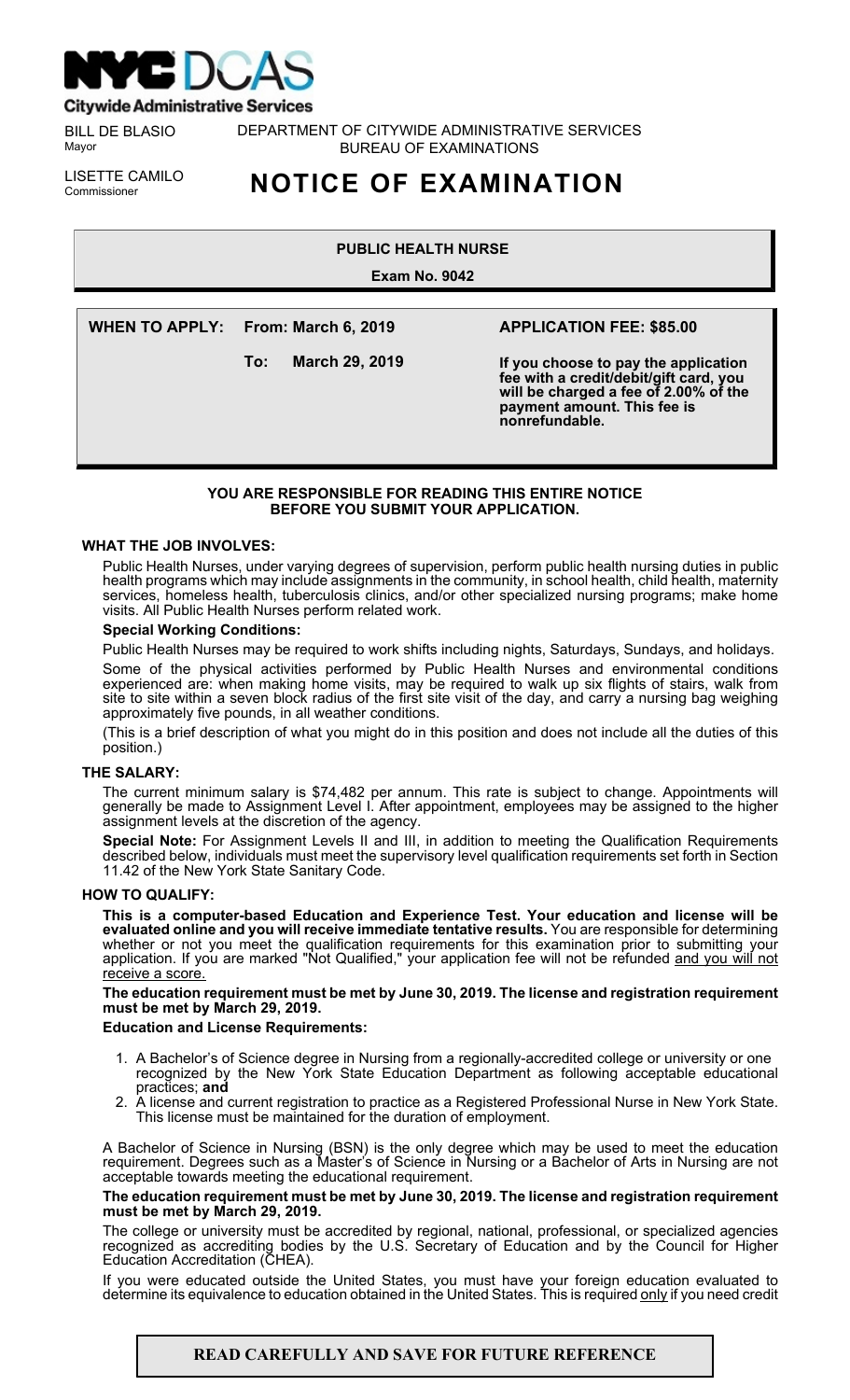for your foreign education in this examination. For more information see the Foreign Education Evaluation Guide in the Required Information section.

**You have until midnight Eastern time on the last day of the Application Period (March 29, 2019) to clearly specify in detail all of your relevant education and license, and registration requirement on your Education and Experience Test and submit it in the Online Application System (OASys). Once you submit your Education and Experience Test in OASys, you will not be permitted to submit new or additional information about your education and/or experience online.**

**You will not receive credit for education which you obtain after June 30, 2019, or license or registration which you obtain after March 29, 2019.**

## **Note:**

When you are completing your examination, in the box labeled *Original Date Issued*, enter the date you originally received your license. If you previously obtained a Registered Nurse license from another state and this license was considered by the New York State Board for Nursing to be acceptable for issuing a New York State license, then in the box labeled *Original Date Issued*, enter the original date you received the out-of-state license. (See **Special Insert** for detailed instructions on how to complete the **Licenses, Certificates and/or Registrations** section.)

#### **Cardio-Pulmonary Resuscitation (CPR) Requirement:**

At the time of appointment, eligibles assigned to **School Health** must be able to perform Cardio-Pulmonary Resuscitation (CPR).

## **Medical Requirement:**

Medical guidelines have been established for the position of Public Health Nurse. Candidates will be examined to determine whether they can perform the essential functions of the position of Public Health Nurse. Where appropriate, a reasonable accommodation will be provided for a person with a disability to enable him or her to take the examination, and/or to perform the essential functions of the job.

#### **Residency:**

City residency is not required for this position.

#### **English Requirement:**

You must be able to understand and be understood in English.

#### **Proof of Identity:**

Under the Immigration Reform and Control Act of 1986, you must be able to prove your identity and your right to obtain employment in the United States prior to employment with the City of New York.

#### **HOW TO APPLY:**

If you believe you meet the requirements in the "How to Qualify" section, apply using the Online Application System (OASys) at *www.nyc.gov/examsforjobs*. Follow the onscreen application instructions for electronically submitting your application and payment and completing any required information. A unique and valid email address is required to apply online. Several internet service providers, including but not limited to Google, Yahoo!, AOL, Outlook.com, and Mail.com offer free email addresses. **All new OASys accounts require verification before a candidate can apply to ensure the accuracy of candidate information. Verification is instantaneous for most accounts and you will receive a confirmation email with instruction to activate your account. For any account creation issues, you will receive onscreen prompts to contact DCAS. This review may require up to two (2) business days to be reviewed and resolved. Please keep this information and the application period deadline in mind when creating your account.**

The following methods of payment are acceptable: major credit card, bank card associated with a bank account, or a prepaid debit card with a credit card logo which you may purchase online or at various retail outlets. If you are receiving or participating in certain forms of public assistance/benefits/programs, or are a veteran, you may qualify to have the application fee waived. For more information on eligibility for a fee waiver and documentation requirements visit the Fee Waiver FAQ on the Online Application System at:

*https://a856-exams.nyc.gov/OASysWeb/Home/FAQ*

You may come to the DCAS Computer-based Testing & Applications Centers to apply for this examination online and submit a money order payable to DCAS (Exams) or to submit documentation for a fee waiver. The centers will be open Monday through Saturday from 9:00 AM to 5:00 PM:

| <b>Manhattan</b>                                         | <b>Brooklyn</b>                                         | <b>Queens</b>                                                  |
|----------------------------------------------------------|---------------------------------------------------------|----------------------------------------------------------------|
| 2 Lafayette Street<br>17th Floor<br>New York, NY 10007   | 210 Joralemon Street<br>4th Floor<br>Brooklyn, NY 11201 | 118-35 Queens Boulevard<br>5th Floor<br>Forest Hills, NY 11375 |
| <b>Staten Island</b>                                     |                                                         | <b>Bronx</b>                                                   |
| 135 Canal Street<br>3rd Floor<br>Staten Island, NY 10304 |                                                         | 1932 Arthur Avenue<br>2nd Floor<br>Bronx, NY 10457             |

**Special Circumstances Guide:** This guide is located on the DCAS website at *www.nyc.gov/html/dcas/downloads/pdf/misc/pdf\_c\_special\_circumstances\_guide.pdf* and available at the DCAS Computer-based Testing & Applications Centers. This guide gives important information about claiming Veterans' or Legacy credit, and notifying DCAS of a change in your mailing address. Follow all instructions on the Special Circumstances Guide that pertain to you when you complete your "Application for Examination."

#### **REQUIRED INFORMATION:**

- 1. **Application for Examination:** Follow the online instructions, including those relating to the payment of fee and, if applicable, those found in the Special Circumstances Guide.
- 2. **Education and Experience Test:** Fill out all the required sections displayed onscreen (if applicable). You will have until midnight Eastern time on the last day of the Application Period (March 29, 2019) to clearly specify in detail all of your relevant education and license requirement on your Education and Experience Test and submit it in the Online Application System (OASys).
- 3. **Foreign Education Evaluation Guide (Required only if you need credit for your foreign education in this examination):** If you were educated outside the United States, you must have your foreign education evaluated to determine its equivalence to education obtained in the United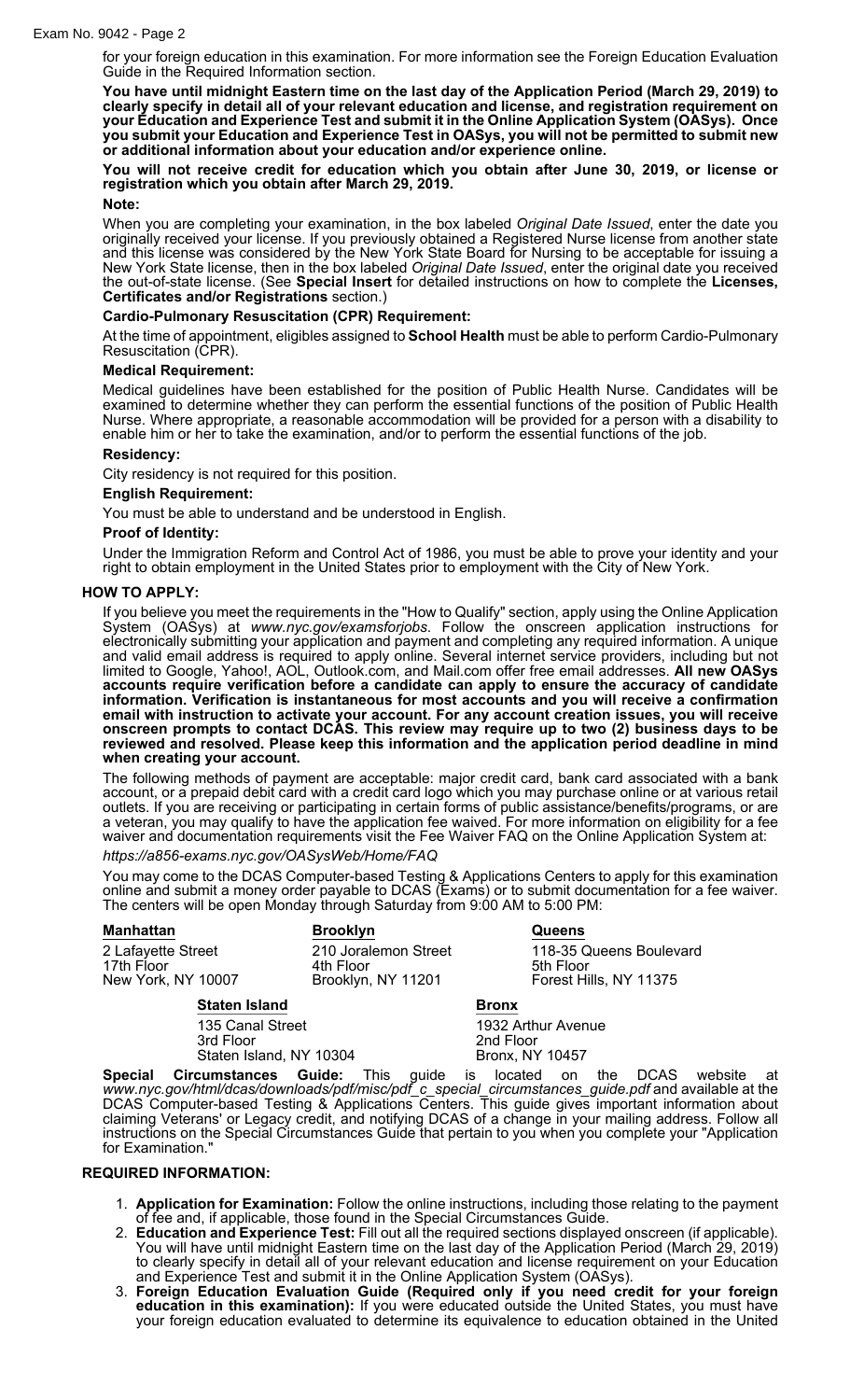States. The services that are approved to make this evaluation are listed on the Foreign Education<br>Evaluation Guide which is located on the DCAS website at Evaluation Guide which is located on the DCAS website at *www.nyc.gov/html/dcas/downloads/pdf/misc/foreigneducation.pdf*. When you contact the evaluation service, ask for a "**document-by-document**" (**general**) evaluation of your foreign education. You must have one of these services submit its evaluation of your foreign education directly to the Department of Citywide Administrative Services no later than eight weeks from June 30, 2019.

#### **THE TEST:**

Your score will be determined by an online education and experience test. You will receive a score of 70 points for meeting the education and license requirements listed above. After these requirements are met, you will receive additional credit up to a maximum of 100 points on the following basis:

If you have satisfactory full-time experience as a Registered Professional Nurse in a public health agency, public health community site, or school health setting **within the last ten years** performing public health nursing duties, you will receive:

#### **0.5 point for each month of satisfactory experience**

A maximum of 60 months of full-time satisfactory experience gained after the issuance of a New York State License as a Registered Professional Nurse will be credited. (See **Special Insert** for detailed instructions on how to complete the **Licenses, Certificates and/or Registrations** section.)

In order to receive credit for full-time satisfactory experience as a Registered Professional Nurse employed in a public health agency, public health community site or school health setting within the last ten years performing public health nursing duties, for each employment you must have performed **at least five (5)** of the tasks listed in the Public Health Nurse Task Inventory:

#### **Public Health Nurse Task Inventory**

| 100.0000 | Performs public health nursing duties as a Registered Professional Nurse in a<br>public health agency or public health community site. (10 Tasks)                                               |
|----------|-------------------------------------------------------------------------------------------------------------------------------------------------------------------------------------------------|
| 100.0001 | Applies the nursing process to meet the needs of clients, families, and communities.                                                                                                            |
| 100.0002 | Conducts field visits at homes and community centers to investigate health concerns<br>and provide health education.                                                                            |
| 100.0003 | Performs physical health assessments.                                                                                                                                                           |
| 100.0004 | Performs diagnostic screening tests.                                                                                                                                                            |
| 100.0005 | Administers immunizations and medications and performs inventory control.                                                                                                                       |
| 100.0006 | Performs case management, including counseling, referring, demonstrating, and<br>monitoring.                                                                                                    |
| 100.0007 | Serves as a consultant on health matters to other professionals, paraprofessionals,<br>and the community.                                                                                       |
| 100.0008 | Establishes contact with other health offices/clinics to disseminate and obtain health<br>related knowledge as directed by a licensed physician.                                                |
| 100.0009 | Develops and conducts individual and group health education activities.                                                                                                                         |
| 100.0010 | Keeps paper charts and electronic medical records using a computer in order to<br>prepare and review statistical and narrative reports.                                                         |
| 200.0000 | Performs public health nursing duties as a Registered Professional Nurse in a<br>school health setting. (11 Tasks)                                                                              |
| 200.0001 | Identifies students with health problems through nursing assessments, record review,<br>diagnostic screening tests, and conferences with school officials, parents/guardians, or<br>physicians. |
| 200.0002 | Coordinates with other health professionals to accurately complete students' health<br>forms and documents as required by law.                                                                  |
| 200.0003 | Organizes and maintains an electronic and paper medical record system, reviews<br>medical records for completeness and accuracy, and performs case management on<br>an as needed basis.         |
| 200.0004 | Provides individual health counseling and teaching to students, parents, and staff<br>members.                                                                                                  |
| 200.0005 | Interprets medical recommendations to students, parents/guardians, and school<br>personnel.                                                                                                     |
| 200.0006 | Plans and monitors physician sessions in school(s).                                                                                                                                             |
| 200.0007 | Oversees all activities in the medical office, including the work of assistants.                                                                                                                |
| 200.0008 | Collects statistics and submits reports concerning demographics, diseases, and<br>disorders.                                                                                                    |
| 200.0009 | Administers medications, immunizations, and other treatments to students as<br>prescribed by an authorized licensed health care provider.                                                       |
| 200.0010 | Provides first aid to students with episodic illness that is consistent with the nursing<br>process.                                                                                            |
| 200.0011 | Provides training for use of medical interventions, such as EpiPen and Asthma Inhaler,<br>to assistants, school personnel, parents/guardians, and/or students.                                  |
|          |                                                                                                                                                                                                 |

You will receive an additional 5 points for a Master's Degree in Nursing, Nursing Education, Nursing Administration, or Public Health acquired from an accredited college or university by June 30, 2019.

You will receive a maximum of one month of experience credit for each month you worked. If you have any of the above experience on a part-time basis, it will be credited according to the equivalent percent of full-time experience.

**You must clearly specify in detail all of your relevant education and experience on your Online Education and Experience Test. You will have until midnight Eastern time on the last day of the Application Period (March 29, 2019) to submit your Online Education and Experience Test; however, once you submit your Online Education and Experience Test, you will not be permitted to submit new or additional information about your education and/or experience online.** You will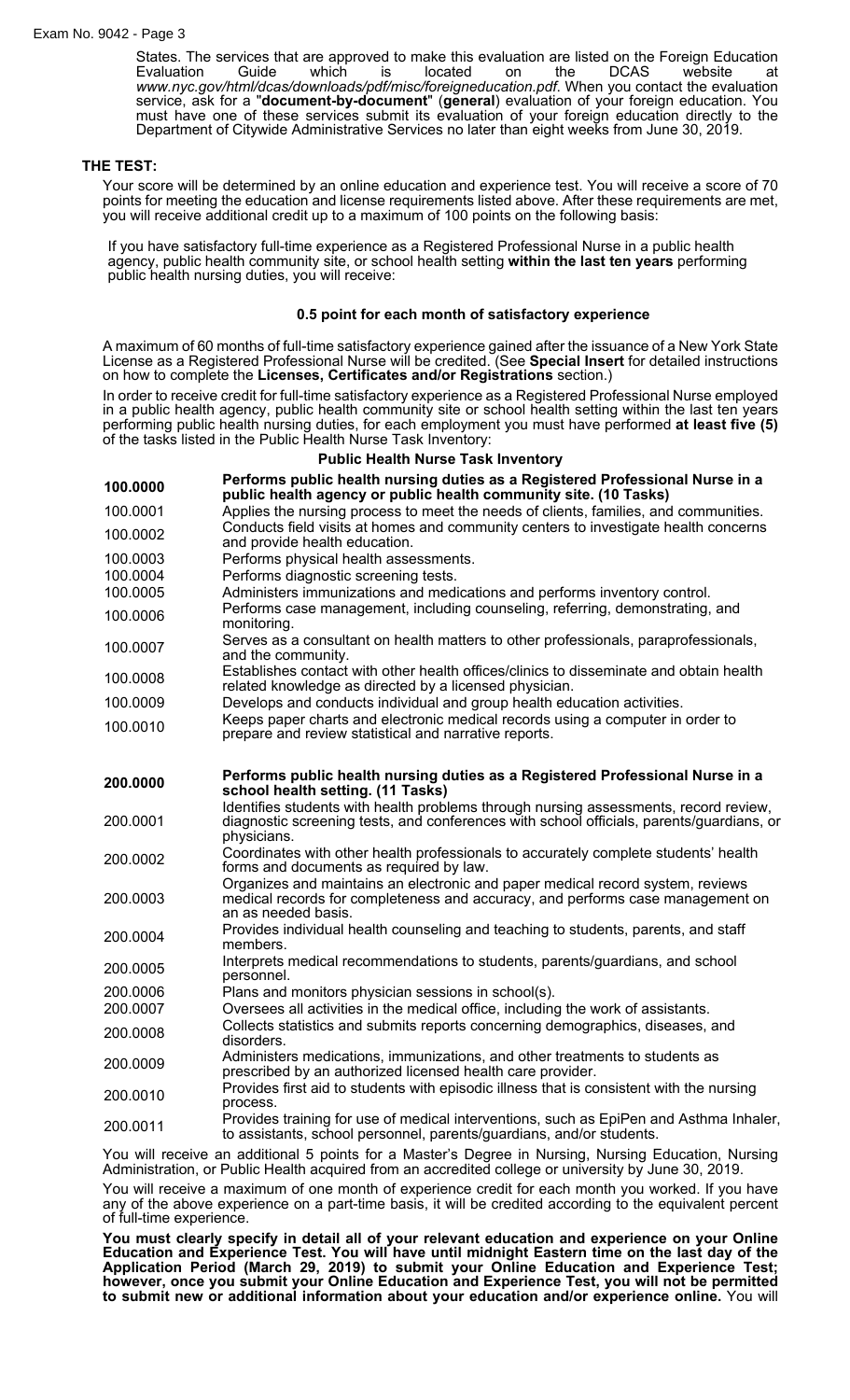not receive credit for education which you obtain after June 30, 2019 or experience which you obtain after the end of the application period.

Education must be obtained **by June 30, 2019** and experience must be obtained by **the last day of the application period (March 29, 2019)**.

## **CHANGE OF MAILING ADDRESS, EMAIL ADDRESS, AND/OR TELEPHONE NUMBER::**

It is critical that you promptly notify DCAS of any change to your mailing address, email address and/or phone number. If we do not have your correct mailing address, email address and/or phone number, you will not receive information about your exam(s), consideration for appointment and/or important information that may require a response by a specified deadline. If you need to update your Mailing Address, Email Address, and/or Telephone Number, read below:

- City Employees update this information in NYCAPS Employee Service (ESS) at *www.nyc.gov/ess*
- All Others update this information on your Profile page in the Online Application System (OASys) by logging into your OASys account and navigating to your Dashboard, then your Profile tab at *www.nyc.gov/examsforjobs*
- Submit a written request in-person or by mail: DCAS, 1 Centre Street, 14th Floor, New York, NY 10007 or brought in person to the same address Monday through Friday from 9AM to 5PM. Your written request must include your full name, social security number, exam title(s), exam number(s), previous mailing and/or email address, and your new mailing and/or email address.

#### **CHANGE OF NAME AND/OR SOCIAL SECURITY NUMBER::**

Use the Data Correction Form and follow all instructions for changing your name and/or social security number with DCAS. The following link will provide you with the DCAS Data Correction Form: *https://www1.nyc.gov/assets/dcas/downloads/pdf/employment/dp148a.pdf*

## **THE TEST RESULTS:**

Immediately after you have submitted the examination online, you will be informed of the results. If you are found Qualified, you will receive a tentative score. At the time of establishment of the eligible list for this examination, your score will become final, your name will be placed in the final score order on eligible list, you will be given a list number and you will be notified by mail of your test results. The eligible list determines the order by which candidates will be considered for appointment. If you meet all requirements and conditions, you will be considered for appointment if your name is reached on the eligible list.

Once a list has been established, it will typically remain active for four years. To learn more about the civil service system go to: *http://www.nyc.gov/html/dcas/html/work/civilservice\_1.shtml*.

#### **ADDITIONAL INFORMATION:**

**Selective Certification for Foreign Language and/or American Sign Language:** If you can speak Albanian, Arabic, Bengali, Bosnian/Serbo-Croation, Chinese (Cantonese), Chinese (Mandarin), French, Greek, Haitian/Creole, Hindi, Italian, Japanese, Korean, Portuguese, Polish, Russian, Spanish, Tibetan, Urdu, Vietnamese, West African Languages (e.g., Ibo, Swahili, Yoruba), Yiddish and/or you know American Sign Language, you may be considered for appointment to positions requiring this ability through a process called Selective Certification. If you pass a qualifying test, you may be given preferred consideration for positions requiring this ability. If you wish to indicate language(s) you speak and/or know for this Selective Certification, click on the Selective Certification option and follow the instructions by checking the appropriate selection to indicate the language(s) you speak and/or know.

**Selective Certification for Incident Command Structure Certification (ICS):** If you possess a valid Incident Command Structure (ICS) certification such as FEMA's Professional Development Series certificate or an IS-100.c, IS-200.b, IS-200.HCa, IS-700.b, IS-702.a, or IS-800.c certificate, you may be considered for appointment to positions requiring these certificates through a process called Selective Certification. Your certificate will be verified at the time of the appointment interview. If you qualify for Selective Certification, you may be given preferred consideration for positions requiring this certificate. If you wish to apply for this Selective Certification, click on the Selective Certification option and follow the instructions by checking the appropriate selection to indicate your interest in this Selective Certification.

**Selective Certification for Positions Requiring Experience Treating Lead Exposure (TLE):** If you possess at least one (1) year of full-time satisfactory experience performing and/or evaluating public health nursing services pertaining to lead exposure, you may be considered for appointment to positions requiring this experience through a process called Selective Certification. Your experience will be verified at the time of the appointment interview. If you qualify for Selective Certification, you may be given preferred consideration for positions requiring this experience. If you wish to apply for this Selective Certification, click on the Selective Certification option and follow the instructions by checking the appropriate selection to indicate your interest in this Selective Certification.

**Selective Certification for Positions Requiring Experience Treating Children and/or Pregnant Women (TCW):** If you possess one (1) year of full-time satisfactory experience performing and/or evaluating public health nursing services pertaining directly to children and/or pregnant women, you may be considered for appointment to positions requiring this experience through a process called Selective Certification. Your experience will be verified at the time of the appointment interview. If you qualify for Selective Certification, you may be given preferred consideration for positions requiring this experience. If you wish to apply for this Selective Certification, click on the Selective Certification option and follow the instructions by checking the appropriate selection to indicate your interest in this Selective Certification.

**Selective Certification for Supervisory Experience (SVE):** If you possess one (1) year of full-time satisfactory experience in an administrative, supervisory, consultative or educational capacity in a health services setting such as a laboratory, hospital, community health center, private medical practice, or other patient care facility, or in a public health, environmental health, or mental hygiene program, you may be considered for appointment to positions requiring this experience through a process called Selective Certification. Your experience will be verified at the time of the appointment interview. If you qualify for Selective Certification, you may be given preferred consideration for positions requiring this experience. If you wish to apply for this Selective Certification, click on the Selective Certification option and follow the instructions by checking the appropriate selection to indicate your interest in this Selective Certification.

**Selective Certification for Positions Requiring Care Coordination and/or Case Management Experience (CAR):** If you possess at least one (1) year of satisfactory full-time experience in Care Coordination and/or Case Management, you may be considered for appointment to positions requiring this experience through a process called Selective Certification. Your experience will be verified at the time of the appointment interview. If you qualify for Selective Certification, you may be given preferred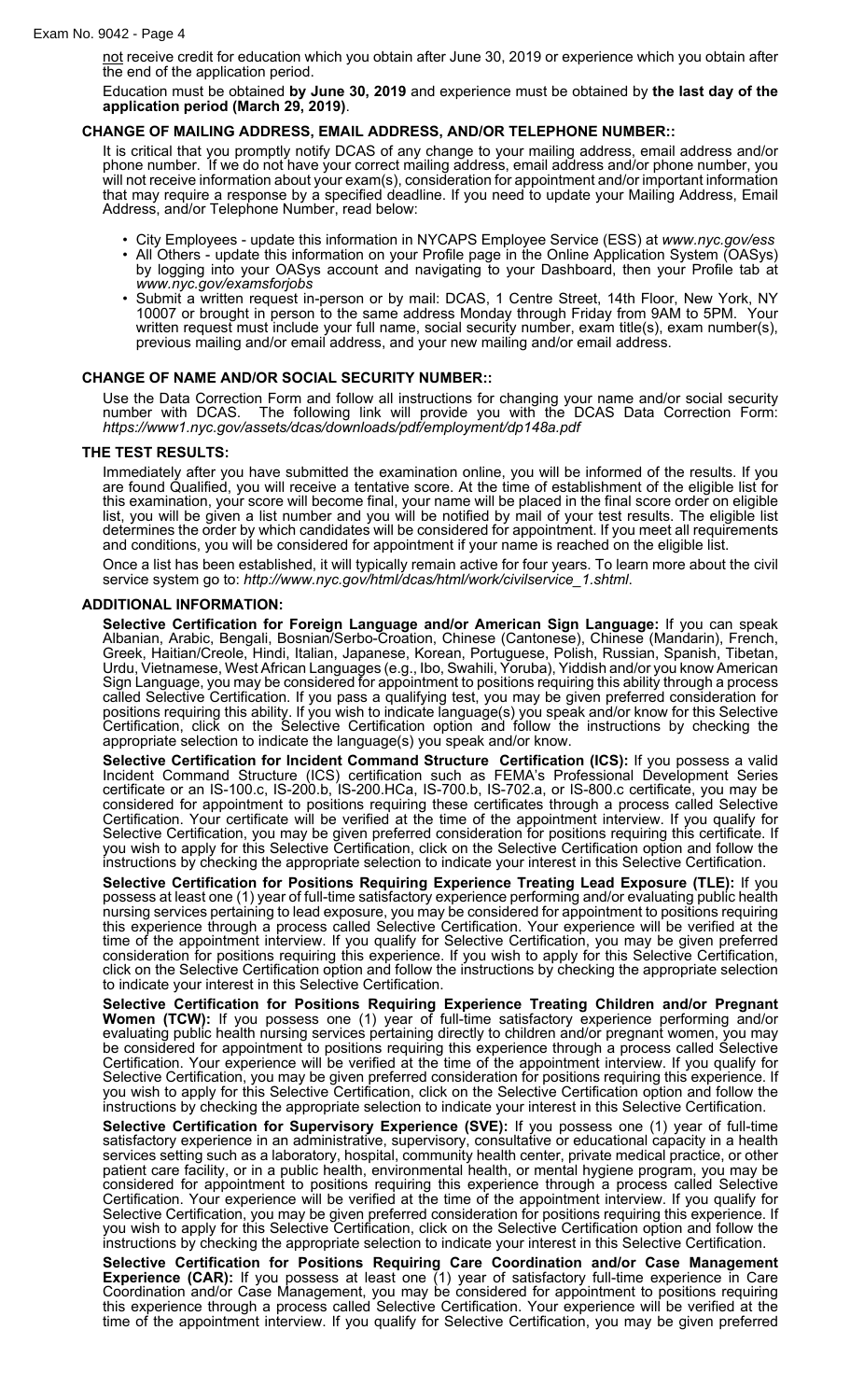consideration for positions requiring this experience. If you wish to apply for this Selective Certification, click on the Selective Certification option and follow the instructions by checking the appropriate selection to indicate your interest in this Selective Certification.

**Selective Certification for Municipal Experience (MGE):** If you have at least one (1) year of satisfactory, full-time experience working within a municipal government in a similar position, which provides services for a city with over 1 million in population, you may be considered for appointment to positions requiring this experience through a process called Selective Certification. Your experience will be verified at the time of the appointment interview. If you qualify for Selective Certification, you may be given preferred consideration for positions requiring this experience. If you wish to apply for this Selective Certification, click on the Selective Certification option and follow the instructions by checking the appropriate selection to indicate your interest in this Selective Certification.

**Selective Certification for Masters of Science in Nursing, Masters of Public Health, or Post-Baccalaureate Degree in a Related Field (MSN):** If, in addition to meeting the minimum qualification requirements for this title, you possess a Master's Degree in Nursing, Public Health, or a related field, you may be considered for appointment to positions requiring this education through a process called Selective Certification. Your education will be verified at the time of the appointment interview. If you qualify for Selective Certification, you may be given preferred consideration for positions requiring this education. If you wish to apply for this Selective Certification, click on the Selective Certification option and follow the instructions by checking the appropriate selection to indicate your interest in this Selective Certification.

**The above Selective Certification requirements may be met at any time during the duration of the list.** If you meet this requirement at some future date, please submit a request by mail to: DCAS Bureau of Examinations - Exam Development Group, 1 Centre Street, 14th Floor, New York, NY 10007. Please include the examination title and number, your social security number, and the Selective Certification you are requesting on your correspondence.

#### **Application Receipt:**

You will be emailed a receipt immediately after you have applied for the examination. If you do not receive this receipt, check "Junk", "Trash", or "Spam" folder for the primary email linked to your Online Application System (OASys) account. If you are unable to locate the email, you can view a summary of the notification email to you on your OASys Dashboard, then Notifications. If you are still unable to find the email, please email DCAS via the Contact feature available in OASys with a description of the issue and include the Exam # and your Profile # located on your Profile page. While on your Profile page, check that the email addresses you provided are correct and/or updated.

## **PENALTY FOR MISREPRESENTATION:**

Any intentional misrepresentation on the application or examination may result in disqualification, even after appointment, and may result in criminal prosecution.

## **Special Insert: Guide for Completing the Online Examination**

This online examination consists of the following sections:

Application, including the Notice of Examination and payment of fee Education level Employment/Work Experience Licenses, Certificates, and/or Registrations Selective Certification Survey

There are detailed instructions online for each of these sections, so make sure that you read these instructions before you begin to fill out each section. In addition, the **Overview** and **Frequently Asked Questions (FAQs)**, which are accessible throughout the examination process, contain valuable information about the online examination process and civil service procedures governing examinations. This guide is a brief summary of some of the items found in these instructions.

- 1. You must complete the application and examination by midnight, Eastern time, of the last day of the filing period. If you do not complete your application, which includes payment of the filing fee, there will be no record that you applied for the examination.
- 2. You must have a Bachelor's of Science degree in Nursing (BSN) from a regionally-accredited college or university or one recognized by the New York State Education Department and a license **and** current registration to practice as a Registered Professional Nurse (RPN) in New York State in order to qualify for this examination. If you do not have a BSN and an RPN, you will be found **Not Qualified** and your application fee will not be returned.

A Bachelor's of Science in Nursing (BSN) is the only degree which may be used to meet the education requirement. Degrees such as a Master's of Science in Nursing or a Bachelor's of Arts in Nursing are not acceptable towards meeting the educational requirement.

- 3. **Completing the Education Level section**: For each degree you select, you must fill out the information requested. If you were educated in a foreign country, you must have an evaluation of your education sent directly to DCAS by a DCAS approved foreign education evaluation service no later than eight weeks from the last day of the application period. Your examination will be tentatively scored based on the education level you claim. Your foreign education evaluation will then be reviewed by DCAS examiners. If the evaluation differs from what you claimed, or if you did not submit a foreign education evaluation, your examination will be rescored.
- 4. **Completing the Employment/Work Experience section**: For each job you must fill out the information requested. A maximum of one month of full-time experience will be credited for each month you worked. Part-time experience will be pro-rated as follows:
	- 35 hours per week or more = 100%
	- 34 hours per week or less will be pro-rated as a percentage of a 35 hour work week.
- For each job you must select the tasks you performed from the tasks listed in the drop-down menu. 5. **Completing the Licenses, Certificates, and/or Registrations section**: Fill out the information
- requested. Additional credit is granted only for experience acquired after having received a Registered Professional Nurse license.
	- A. **Candidates who have a New York State Registered Professional Nurse License only**: Select *A license and current registration to practice as a Registered Professional Nurse in New York State* from the drop-down menu. On the line labeled *Original Date of Issue* you must enter the date your RPN license was originally issued, not the date you renewed your